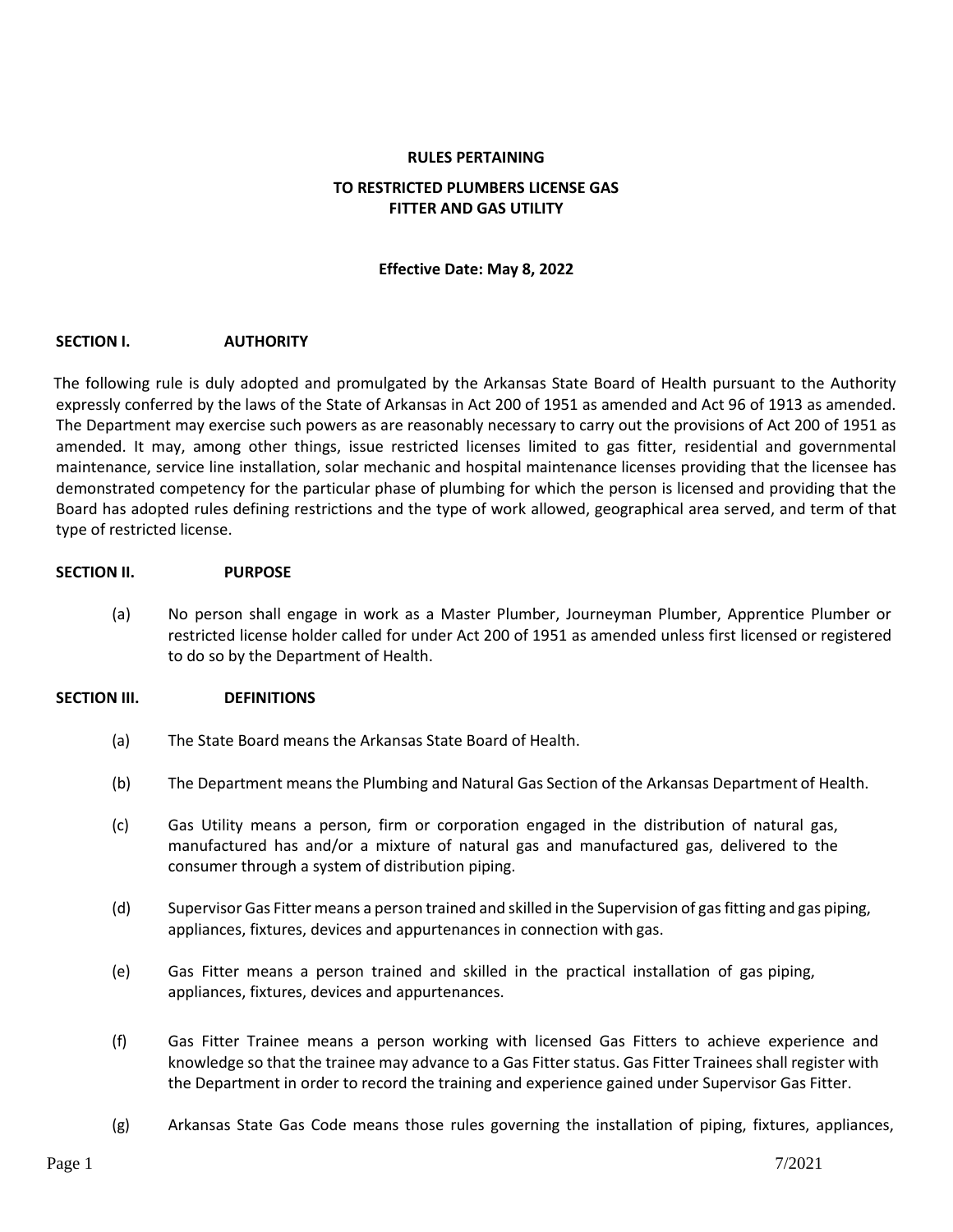devices and appurtenances in connection with gas installations, specifically Chapter Fifteen (15) of the Arkansas State Plumbing Code. These rules are published separately as the Arkansas State Gas Code as a convenience for the gas industry not needing the complete Arkansas State Plumbing Code.

- (h) Restricted area means any specific location in the state, small towns and/or rural water, sewer, gas improvement district or utility company.
- (i) Gas Utility License means a license for all gas utilities having gasservicepersons.

## **SECTION IV. RESTRICTIONS**

- (a) Persons holding a Restricted Gas Fitter Plumber's License for the particular phase of gasfitting shall not perform any plumbing service other than the restricted phase for which he islicensed.
- (b) Persons holding a Restricted Gas Fitters Plumber's License shall not be eligible to use experience gained under such license to obtained credit toward other forms of licenses issued by the Department.
- (c) Persons holding a Restricted Gas Fitter Plumber's License shall not transfer a license from one phase of plumbing to any other phase or move from one area of restriction to another without first submitting a new application to the Department.
- (d) The Gas Utility License shall cover all of the utility's gas serviceperson for installation and service by the utility, providing that the utility requires each such serviceperson be specially trained for such service. The Utility shall be responsible to the Department for each serviceperson and shall provide an identification card showing the utility license name, utility license number and the restricted service of the serviceperson. The Utility shall register each serviceperson and their serial numbers with the Department. Such servicepersons are expressly not eligible for any gas work or service for other than the utility and in the name of the utility.

## **SECTION V. QUALIFICATIONS**

- (a) An applicant for a Restricted Gas Fitter Plumber's License and Gas Utility License shall show proof that he is qualified to perform the phase of plumbing for which he is requesting.
- (b) An application for a Supervisor Gas Fitter Plumber's License shall have a minimum experience of one (1) full year as a licensed Gas Fitter and shall successfully pass the examination prescribed.
- (c) An applicant for Gas Fitter Plumber's License shall have served two (2) years as a Registered Gas Fitter Trainee and shall successfully pass the examination prescribed.
- (d) An applicant for Gas Fitter Trainee shall have a general aptitude for training and shall complete an agreement with an employer and Supervisor Gas Fitter for a two (2) years training period.

## **SECTION VI. APPLICATIONS AND EXAMINATIONS**

- (a) Information for a Restricted Gas Fitter Plumber's License shall be on an application form showing the education experience and background of the applicant.
- (b) The application form of a Restricted Gas Fitter Plumber's License shall have a space to show the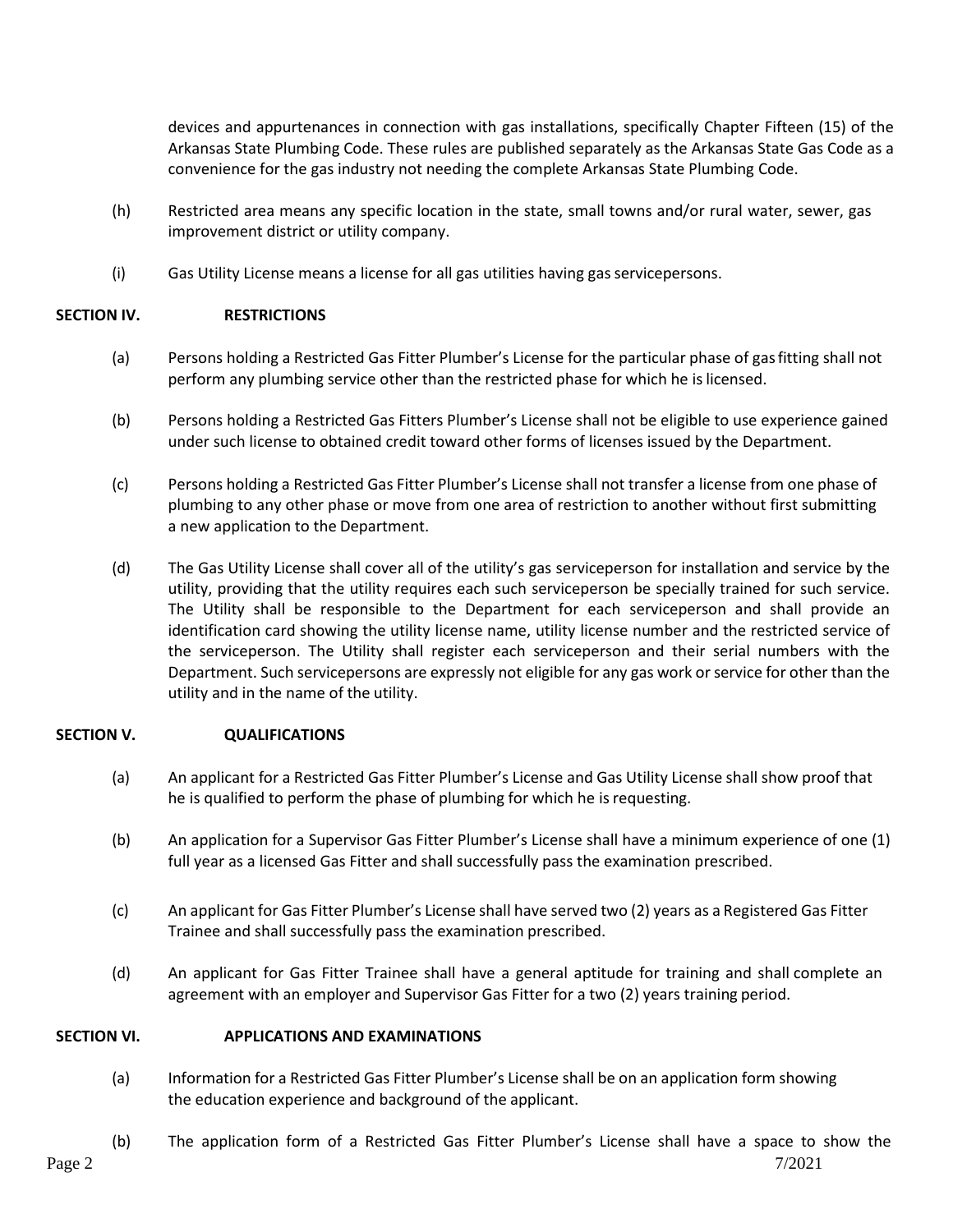restriction requested and the restriction shall be indicated before consideration by the Committee of Examiners.

- (c) All Gas Fitter and Supervisor Gas Fitter applicants shall be examined by the Department to determine competency to perform as a Restricted Gas Fitter Plumber and on the rule that may affect their operation.
- (d) All Gas Fitter and Supervisor Gas Fitter applicants shall be examined on the basis of competency of the restricted phase of plumbing he may be performing and on laws, rules and rules that may affect their operation.
- (e) Gas Utility Serviceperson license application is made by the gas utility. The gas utility submits the name, date of birth and social security number of the licensee. The utility is responsible for the licensee's training, supervision, and renewals. The utility shall notify the Department when the serviceperson's employment status changes as such to require license cancelation.
- (f) Gas Utility Serviceperson licenses are not transferable.

## **SECTION VII. TERMS OF LICENSE AND RENEWALS**

(a) Holders of Restricted Gas Fitter Plumber Licenses issued under the provision of this rule may apply for renewal annually within thirty (30) days after the expiration date of the license. The Department may renew a license after the thirty (30) day period providing there is sufficient reason for not renewing such license in the time specified and upon payment of penalties as prescribed by the rule.

## **SECTION VIII. REVOCATION OF LICENSE**

- (a) The Committee of Examiners may on its own motion or upon a complaint in writing duly signed and verified by the complainant, suspend or revoke any Restricted Gas Fitter Plumber's License or Gas Utility License if it has reason to believe that the holder of such license has violated any provision of these rules, any rule or order prescribed by the Board or has demonstrated incompetency to act as a Restricted Gas Fitter Plumber.
- (b) The use a Restricted Gas Fitter Plumber's License or Gas Utility License to do plumbing other than permitted by the license shall be grounds for automatic suspension and/or revocation of such license by the Committee of Examiners providing the licensee is duly notified within thirty (30) days of the violation and pending a full hearing under the Administrative Procedures Regulation of the Arkansas Department of Health.

## **SECTION IX. HEARINGS**

In the case of each final order issued by the Department, any affected party may within 30 days of such order submit a written request for a hearing to the Director of the Department. **NOTICE:**

All hearings will be scheduled within a reasonable time and held after reasonable notice has been provided to all known affected parties.